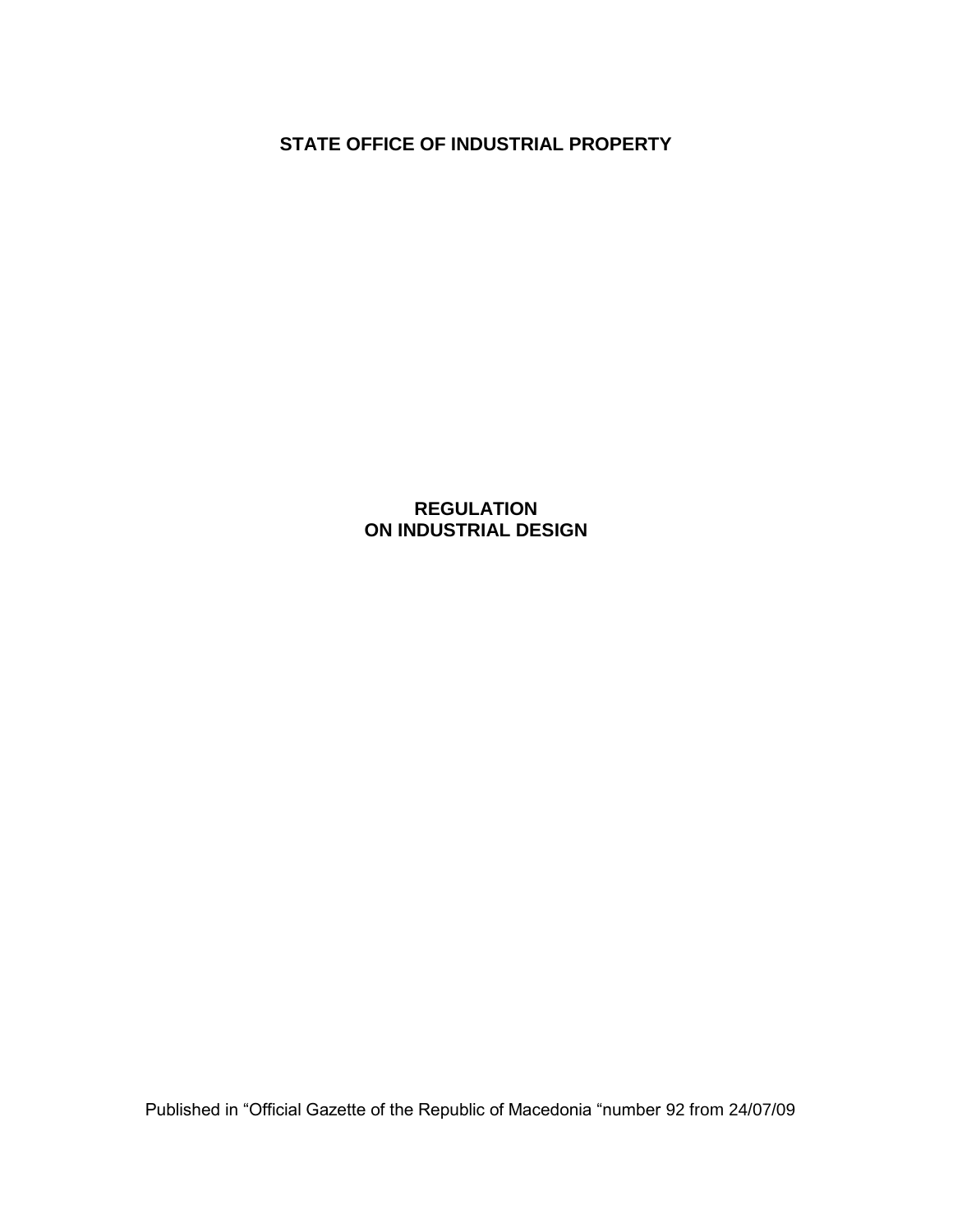On the basis of Article 144 paragraph (2), 145 paragraph (4), 147 paragraph (2), 148 paragraph (4), 154 paragraph (2), 155 paragraph (2), 156 paragraph (4), 159 paragraph (4), 160 paragraph (3), 163 paragraph (2), 164 paragraph (2) and 172 paragraph (6) of the Law on Industrial Property ( "Official Gazette of the Republic of Macedonia" No 21/2009), the Director of the State Office of Industrial Property enacts:

#### **REGULATION ON INDUSTRIAL DESIGN**

#### **I. GENERAL PROVISIONS**

#### **Content of the Regulation**

#### **Article 1**

This regulation regulates the content and form of the industrial design application and other constituent elements and attachments to the application; the content of the request for issuing the priority right certificate on industrial design and the content of the priority right certificate; the content and manner of maintaining the Register of industrial design applications and the register extract; the content of the request for division of the industrial design application; application data for industrial design that are published in the Official Gazette of the State Office of Industrial Property; the manner of data publishing of the industrial design application in the Official Gazette of the State Office of Industrial Property, if a postponement on the industrial design publication is required; content of the opposition and method of filing an opposition to the published industrial design application; content and manner of maintaining the Register of industrial design and register extract; changes that are entered in the registers; content and form of the request and changes entry procedure; the industrial design data which are published in the Official Gazette of the State Office of Industrial Property; the content of the industrial design certificate and the form and content of the request for the renewal of industrial design validity.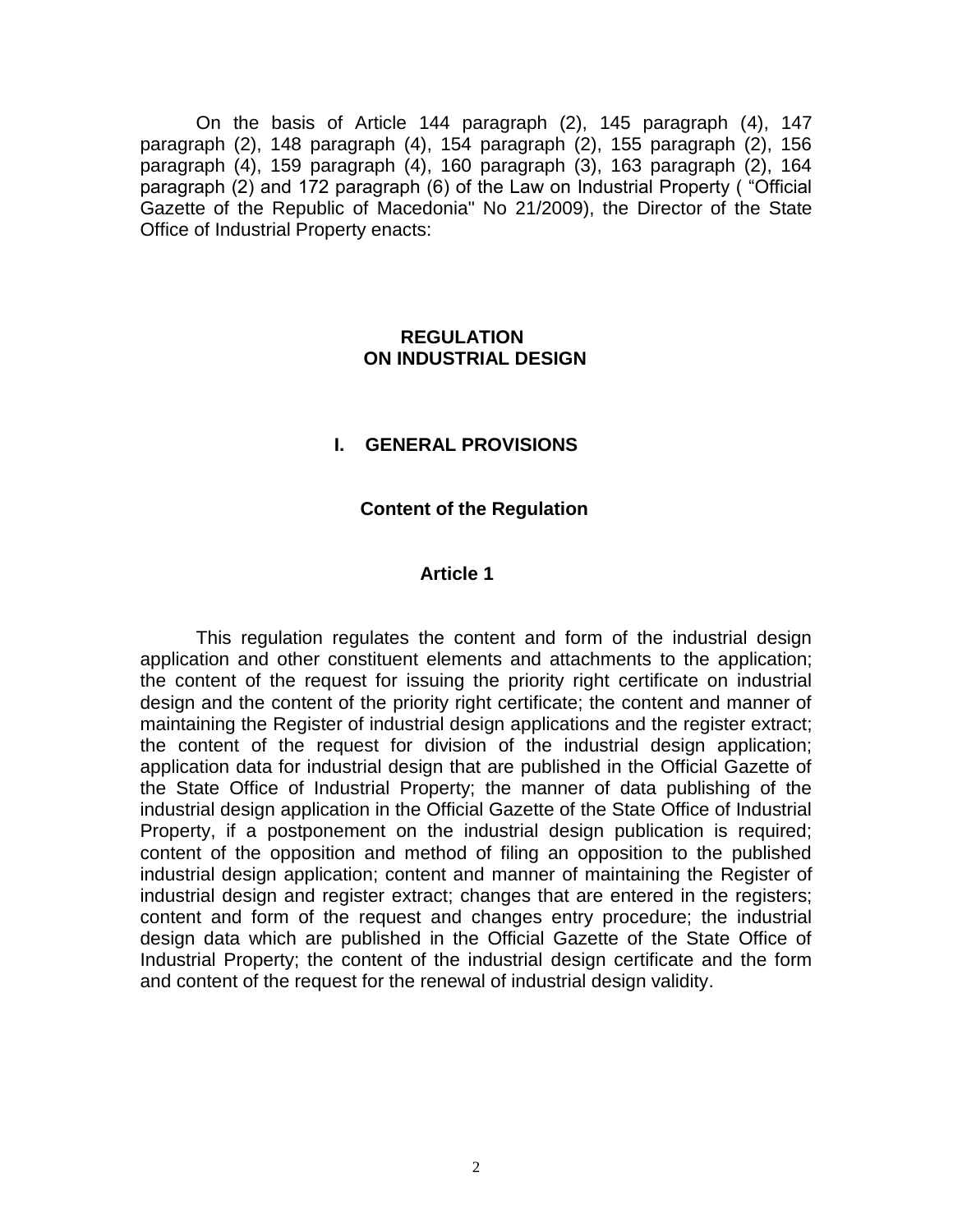# **II. INDUSTRIAL DESIGN APPLICATION**

# **Content and form of the application**

# **Article 2**

(1) Industrial design application shall contain:

- 1) Request for grant of an industrial design right, and
- 2) Presentations of the filed industrial design.

(2) The industrial design application shall be filed in the Form DZIS- ID 1, on A4 paper, given in Appendix 1 which forms an integral part of this Regulation.

# **Content of the request for a grant of an industrial design right**

# **Article 3**

(1) The request for a grant of an industrial design right shall contain: applicant's data; correspondence address; author's data or a statement of the author for he/ she does not want to be identified in the application; industrial design title; representative's data, if the application is filed through a representative, data for the requested priority right and its basis, designation of the design type and indication of the industrial designs' total number.

(2) If the space provided in the related section of the request for a grant of an industrial design right is not sufficient, the requested data shall be enclosed as a separate supplement to the Form in total content, indicating the number of the section to which the supplement refers to.

# **Presentations of the filed industrial design**

- (1) The presentation of the filed industrial design in the industrial design application may be in form of photographs and graphic presentations, printed in black and white or in color.
- (2) The presentation of the industrial design shall be submitted on A4 paper and shall contain squares in the maximum margins of 4x4 cm in whose usable surface area the photographs or graphic presentations of the filed design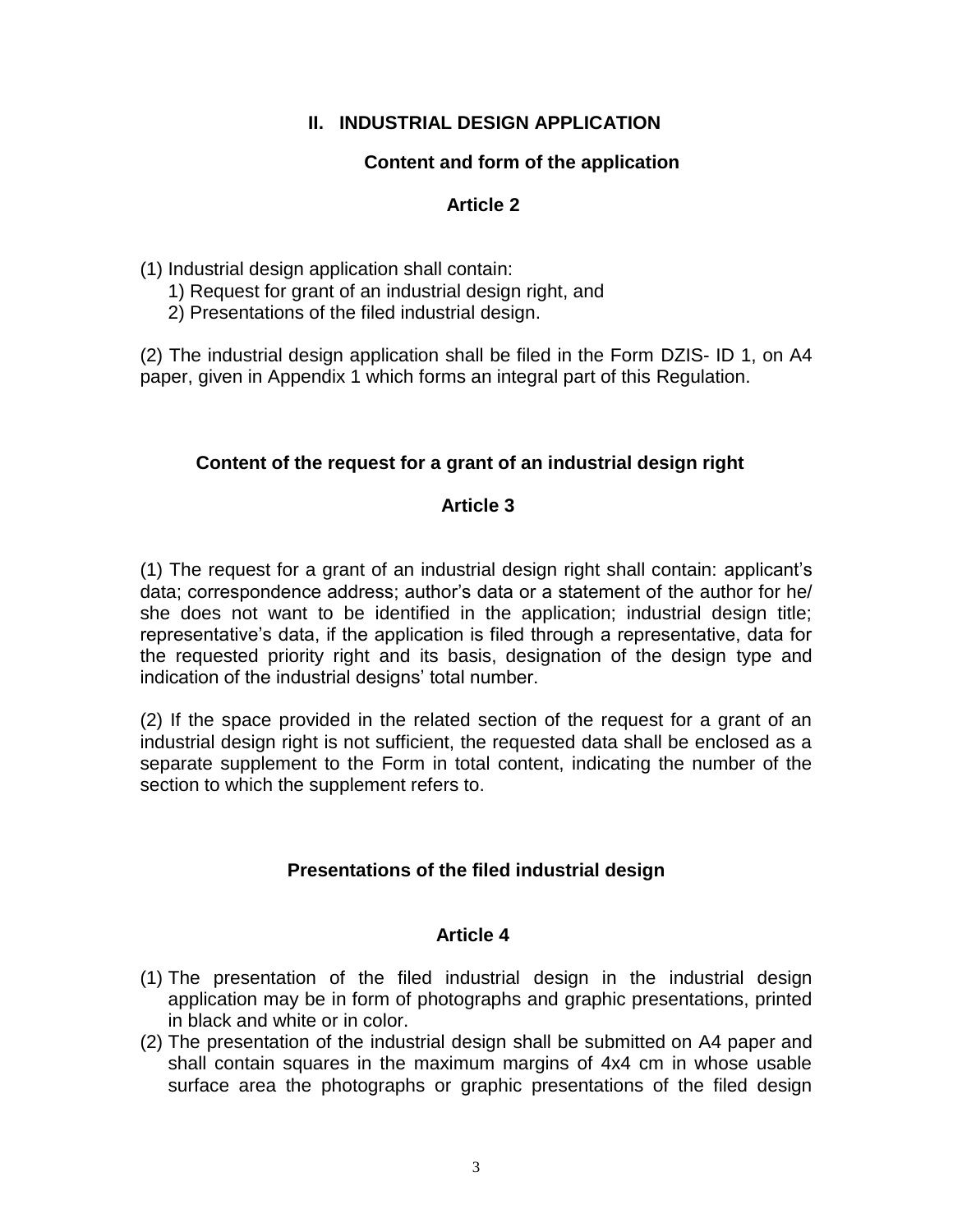shall be printed in electronic form or stuck, and they shall not exceed 3x3 cm nor exceed the total surface of the square in margins of 16x24 cm.

(3) If the provided space for presentations of the design is not sufficient to display all photographs or graphic presentations of the design, the necessary number of copies shall be filed to the Form, indicating the sheet number in the up right corner. All filed and numbered sheets shall present one copy of the presentations of the filed industrial design.

# **Designs reproduction and color publishing**

### **Article 5**

- 1) Photographs and graphic presentations of the filed industrial design shall be in right angles and with equal sides, not doubled over, designated, connected by infiltration or overlapping in a manner which disables clear visibility of all features or their reproduction.
- 2) If color publishing of an industrial design is requested, photographs and graphic presentations in color shall be submitted to the State Office of Industrial Property (hereinafter "Office").
- 3) The best reproduction techniques shall be used during the publishing of designs and the issuing of the certificate for industrial design. In case of any dispute regarding the color nuances or shades of the design reproduction, the product design shall be determined by the original sample of the design filed in the industrial design application.
- 4) Regarding the design spatial position, the position in which the design is presented in the Form enclosed in the industrial design application shall be considered for regular position in the procedure for industrial design grant.

# **Photographs**

- (1) Filed photographs must be of professional quality, and design characteristics shall be clearly visible and appropriate for reproduction. Designs must be presented on neutral and monochromatic background, without shadings.
- (2) The application containing retouched photographs (with India ink, ink or correction fluid), shall not be considered as appropriate.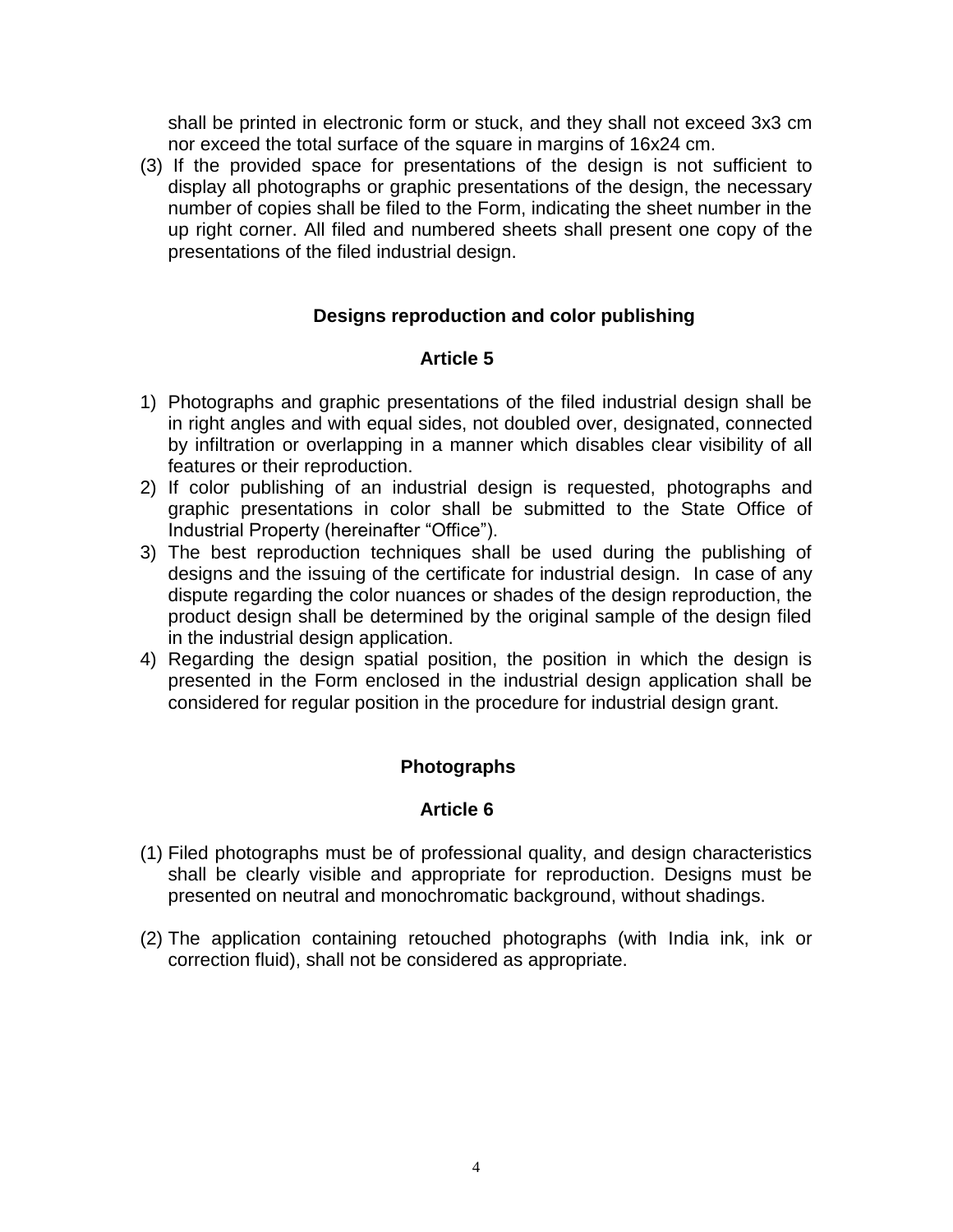#### **Graphic presentations Article 7**

- (1) Graphic presentations shall be submitted in original or electronically imprinted, with the same quality as the original. Copies of the original may be filed as well, but only if they are of the same quality as the original. The presentations shall be quality performed with a drawing kit or electronically, and design contours shall be clearly visible and in full line. The body may be presented in perspective and the relief shall be emphasized with shadings.
- (2) The Official Gazette of the Office shall not publish:
	- 1) Technical drawings in which the object is presented in section or in foreground, as well as technical drawings containing axial lines and dimensions;
	- 2) Graphic presentations containing explanations or legends of the object or on the side;
	- 3) Graphic presentations which are not appropriate for reproduction.

### **Number of presentations and designation**

### **Article 8**

- (1) In the photographs or graphic presentations, only the design of the product shall be presented, without any other additions, objects, persons or animals.
- (2) If one picture or graphic presentation is not sufficient to display all new design features, the number of photographs or graphic presentations necessary for the display of all new design features shall be filed, and it shall not exceed a total of six design presentations from various views.
- (3) If the design is presented in several photographs or graphic presentations, the photographs or graphic presentations shall be marked with two numbers, separated by full stop (1.1, 1.2, 1.3 etc.). The front page of the picture or graphic presentation shall be numbered at the margin.

### **Multiple application and designation of the presentations**

- (1) In case of multiple application, a separate picture or graphic presentation shall be filed for each design.
- (2) If one design is presented by several photographs or graphic presentations, the photographs or graphic presentations referring to the same design, shall be separately marked in a manner determined in Article 8 paragraph ( 3) of this Regulation (i.e. 1.1, 1.2, 1.3, for the first design, 2.1, 2.2, 2.3. for the second design, 3.1, 3.2, 3.3 for the third design) etc.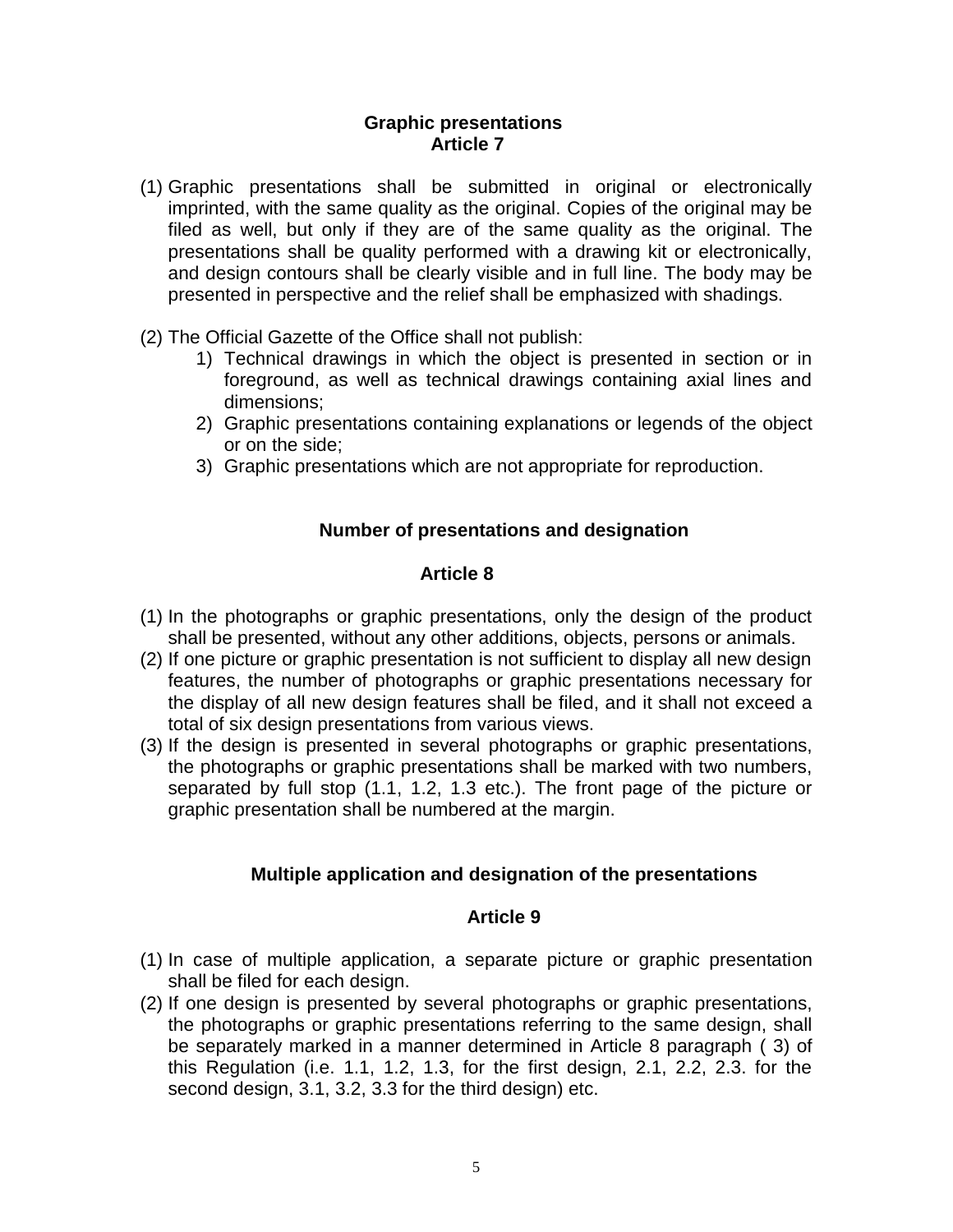# **Other constituent elements and attachments to the application**

## **Article 10**

(1) The following constituent elements and attachments shall be filed in written to the industrial design application from Article 2 of this Regulation:

- 1) data for other applicants and a statement for a joint representative, if the application is filed by more applicants;
- 2) data for other authors;
- 3) a statement of the author that he/ she does not want to be identified in the application, if requested;
- 4) description of the novelty and individual industrial design character, if needed;
- 5) a sample (two-dimensional design) when postponement of the application publishing is requested;
- 6) evidence for the granted priority right, in accordance with Articles 140 and 141 of the Law on Industrial Property, if requested;
- 7) Power of authority, if the application is filed through a representative;
- 8) evidence for paid appropriate fee and evidence on which the fee decrease is based on, if there is ground for it;
- (2) If the postponement of the two-dimensional industrial design publication is requested in the application, the filed design sample shall not be smaller than the size necessary for the presenting of all design characteristics nor bigger than the determined biggest weight of the envelope content (approximate size of A4 paper), but lighter than 4 kg.
- (3) Constituent elements and attachments in paragraph (1) in this Article should contain signature and seal of the applicant, or the representative, if the application is filed through a representative.
- (4) If the Constituent elements and attachments of paragraph (1) in this Article are filed additionally, they should contain the application number of the industrial design (hereinafter "ID - number"), as well.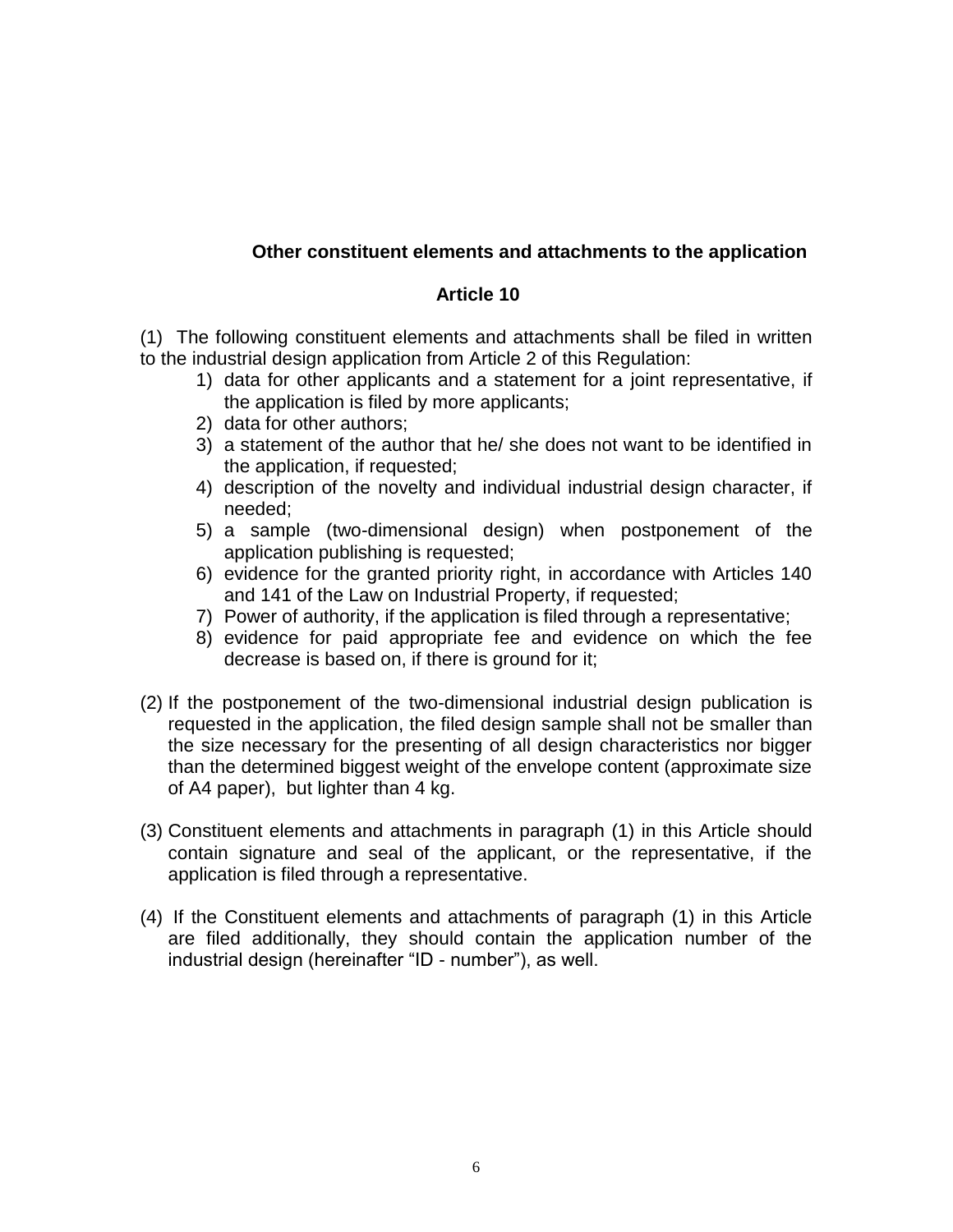# **Design description**

# **Article 11**

(1) If a design novelty and individual character description are enclosed to the request for an industrial design grant, the description shall refer only to the external design shape and shall not contain more than 100 (one hundred) words.

(2) Data related to the construction, function or functional advantages of the material of which the design is created, or similar design data and such as data for its parts, are not necessary.

(3) In case of multiple application, description for every design shall be filed.

# **III. REGISTER OF INDUSTRIAL DESIGN APPLICATIONS AND REGISTER EXTRACT**

# **Content and manner of maintaining the register**

- (1) The Register of industrial design applications shall contain:
	- 1) ID- number and register number;
	- 2) Filing date of the industrial design application,
	- 3) Correspondence address: name, address, telephone number, telefax and e- mail;
	- 4) Data for the applicant; surname, name and address of a natural person, or company and registered seat of a legal person;
	- 5) Representative data, if the application is filed through a representative: surname, name and address of a natural person, i.e. company and registered seat of a legal person:
	- 6) Author's data: surname, name and address, or a statement of the author that he/ she do not want to be identified in the application.
	- 7) Data for the requested priority right: name of the exhibition or fair, country and date of the first exhibition, and for the Union priority right, date of the first application, country and application number;
	- 8) Design title:
	- 9) Indication of the total number of industrial designs, and specification of the design type (two-dimensional or threedimensional), color publishing;
	- 10)Date of the application publishing;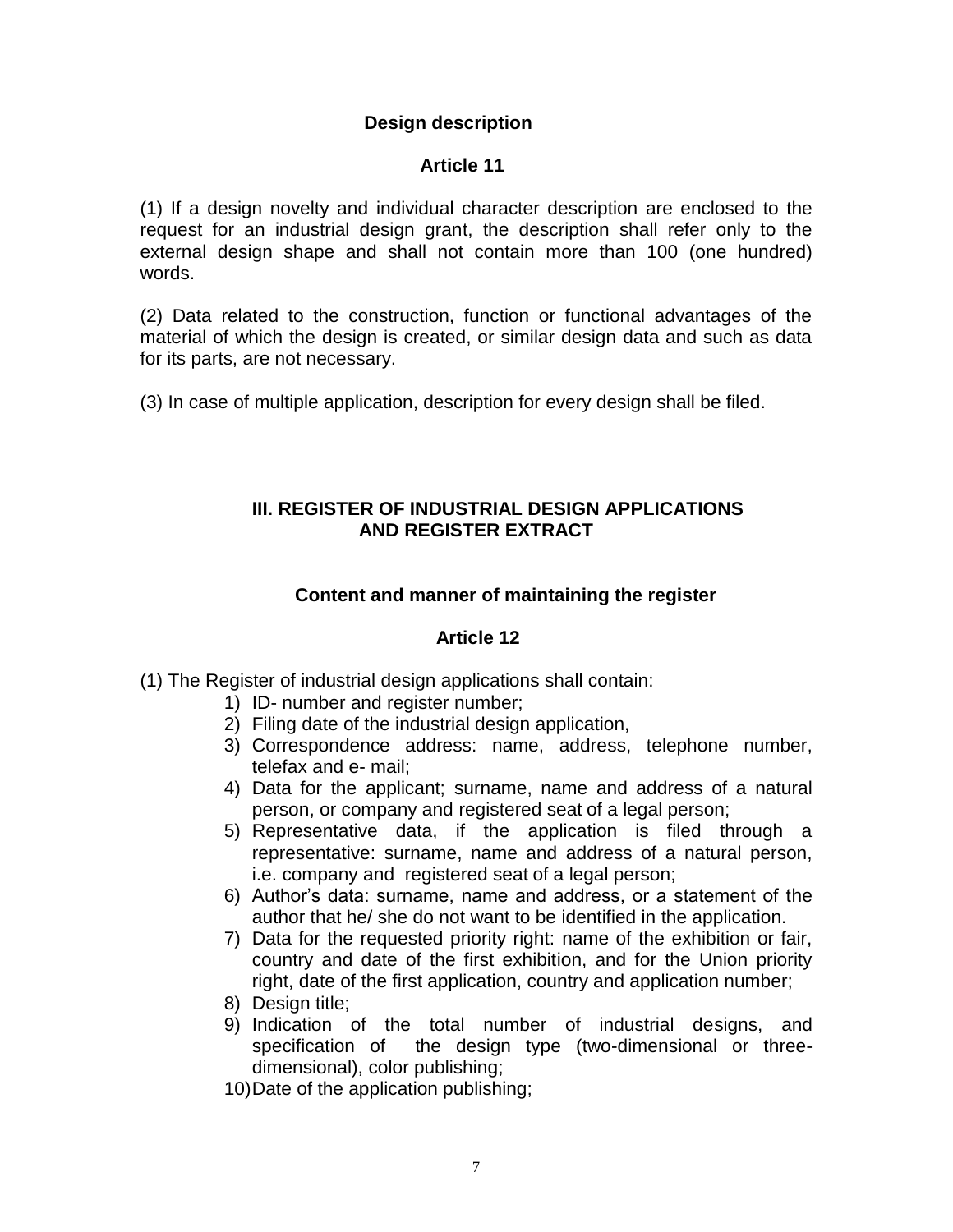- 11)Class and subclass number according to the Locarno Classification;
- 12)Indication of the publishing postponement, if the request for publishing postponement is filed with the application;
- 13)Data for application division: number and date of the request, number and date of the decision on the application division and IDnumber of the divisional and of the first application;
- 14)Data for the filed opposition: number and date of opposition;
- 15)Data for the changes: number and date of the request, number and date of the decision and the pursued changes;
- 16)Date of the transfer of right: number and date of the request, number and date of the decision and data for the new applicant;
- 17)Data for the paid fees, expenses and ground for reduction;
- 18)Data for the Office decision;
- 19)Data for the judicial decision;
- 20)Data for the Administrative Court decision;
- 21)Data for the request for continuation of the procedure and decision, and
- 22)Data for the proposal of returning to the previous condition and decision.

(2) The Register of paragraph (1) in this Article shall be maintained in electronic form.

### **Extract from the Register of applications**

#### **Article 13**

- (1) The Office shall issue an extract from the Register of industrial design applications upon a request of an interested party, indicating ID- number after an evidence for paid fees is enclosed.
- (2) The extract from the Register of industrial design shall contain data from Article 12 of this Regulation, in accordance with the condition on the day indicated in the extract.

# **IV. CERTIFICATE FOR PRIORITY RIGHT**

### **Content of the request**

#### **Article 14**

(1) The request for issuing the certificate for the priority right shall contain: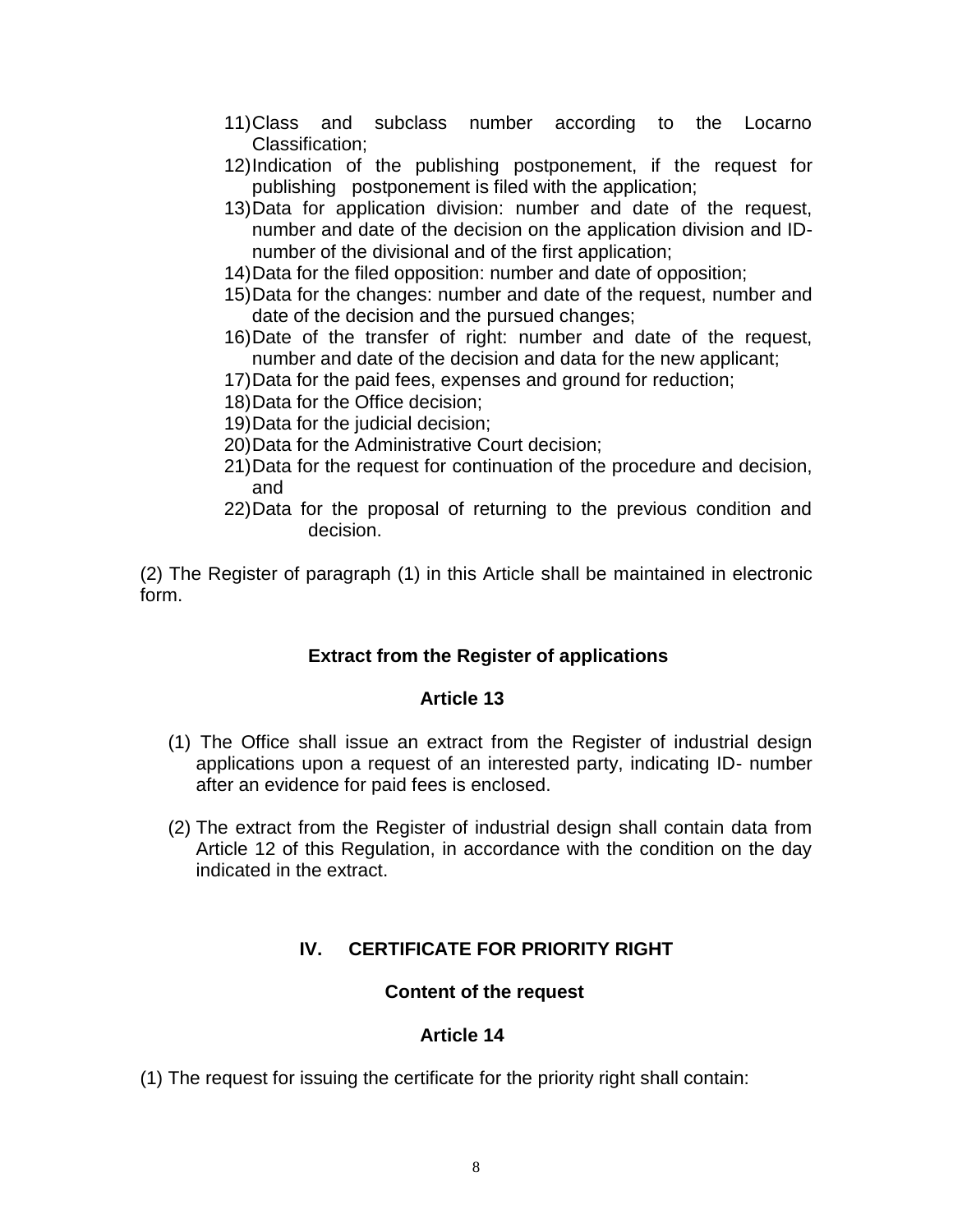- 1) Indication of the request for issuing a certificate for the priority right;
- 2) ID number which the certificate issue is required for;
- 3) Data on the submitter of the request;
- 4) Indication of the needed number of certificates for the priority right;
- 5) Applicant's signature and seal, or the representative, and
- 6) Evidence for the paid appropriate fee fee.

#### **Content of the certificate**

### **Article 15**

(1) The certificate for the priority right shall contain:

- 1) Data of the applicant; surname, name and address of a natural person, i.e. company and registered seat of a legal person;
- 2) Applicant's data: surname, name, address of a natural person, or company name and registered seat of a legal person;
- 3) Author's data: surname, name, address, or indication that the author does not want to be identified in the application;
- 4) ID- number;
- 5) Filing date of the industrial design application;
- 6) Industrial design title;
- 7) Description of the industrial design (if filed in the application);
- 8) Presentations of the industrial design;
- 9) Class and subclass number according to the Locarno Classification and
- 10) Indication that the data in the certificate are identical to the data from the industrial design application.

(2) Data of paragraph (1) in this Article shall be identified by INID-codes for identification of bibliographic data of the industrial design established by the World Intellectual Property Organization (hereinafter: "INID-codes")

# **V. DIVISION OF THE APPLICATION**

### **Content of the request**

- (1) The request for division of the industrial design application shall contain:
	- 1) Indication of the request of application division;
	- 2) Filing date and number of the first application;
	- 3) Applicant's data identical to the original application data;
	- 4) Data for the representative, if the request is filed through a representative;
	- 5) Indication of the industrial design number separated from the first application and
	- 6) Evidence for paid fee for division of the application.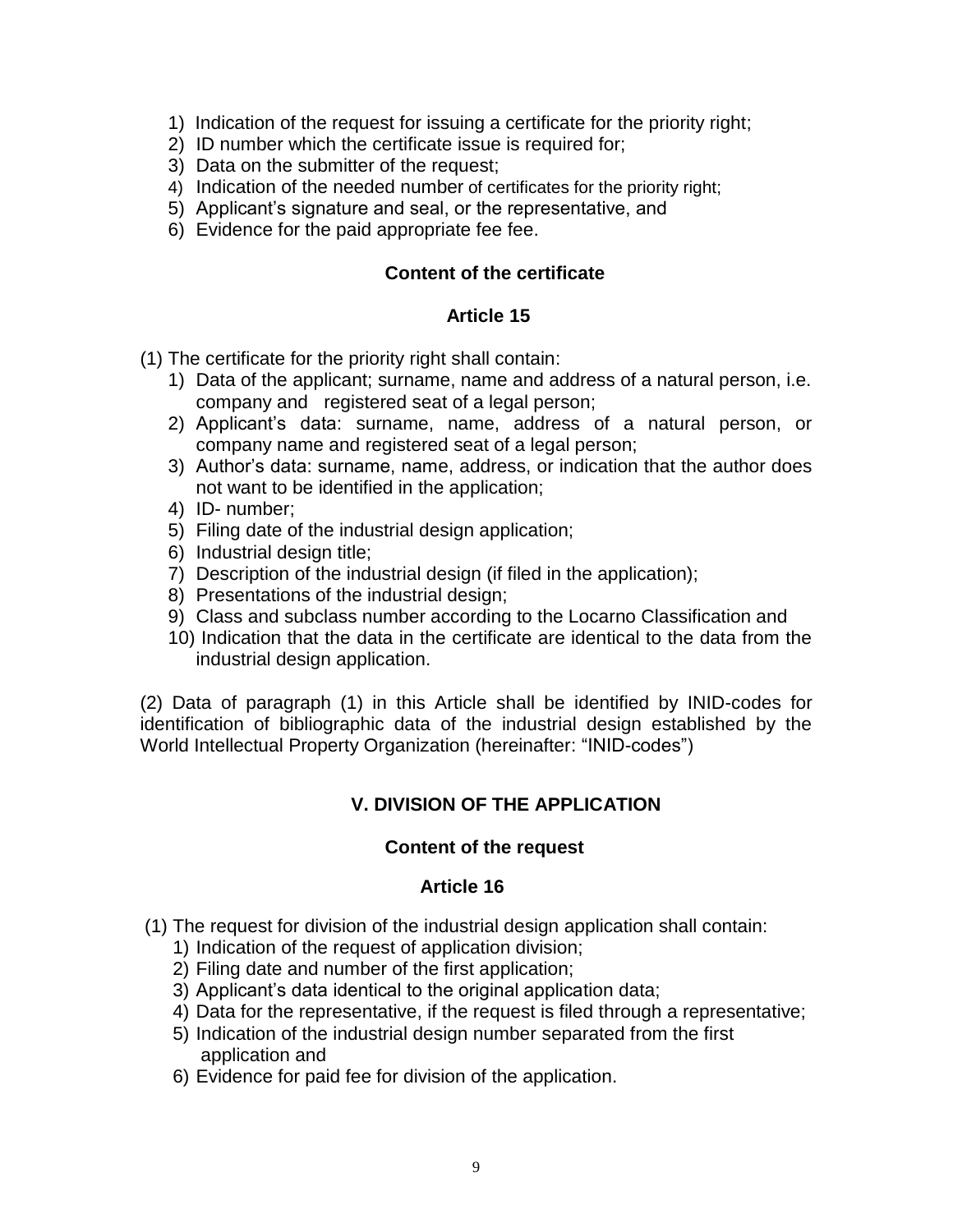- (2) To every divisional application, a number of new applications equal to the number of the applications deriving from the division, shall be filed., in the DZIS- ID1 form.
- (3) Every divisional application shall be given a new number.

## **VI. PUBLISHING OF THE INDUSTRIAL DESIGN APPLICATION**

### **Data from the industrial design application which are published in the Official Gazette of the Office**

- (1) The following data for the industrial design application shall be published In the Official Gazette of the Office:
	- 1) ID number;
	- 2) Filing date of the application;
	- 3) Indication of the total number of designs and the design type( twodimensional or three- dimensional);
	- 4) Data for the requested priority right: name of the exhibition or fair, country and date of the first exhibition, and the Union priority right, date of the first application, country and application number;
	- 5) Publishing date of the application;
	- 6) Number and date of the first application, if is a divisional application;
	- 7) Class and subclass number according to the Locarno Classification;
	- 8) Design title;
	- 9) Color indication, if color design protection is requested;
	- 10) Industrial design presentations;
	- 11) Applicant's data: name, surname and address of a natural person, and company and registered seat of a legal person;
	- 12) Author's data, if the author is identified in the application: name, surname and address, or statement that the author does not want to be identified in the application, and
	- 13) Representative's data, if the application is filed through a representative: surname, name and address of a natural person, and company and main office of a legal person.
- (2) The presentations of the filed industrial design in Article 4 paragraph (1) of this Regulation shall be clear, precise and appropriate for reproduction.
- (3) The data of paragraph (1) in this Article shall be identified by INID- codes.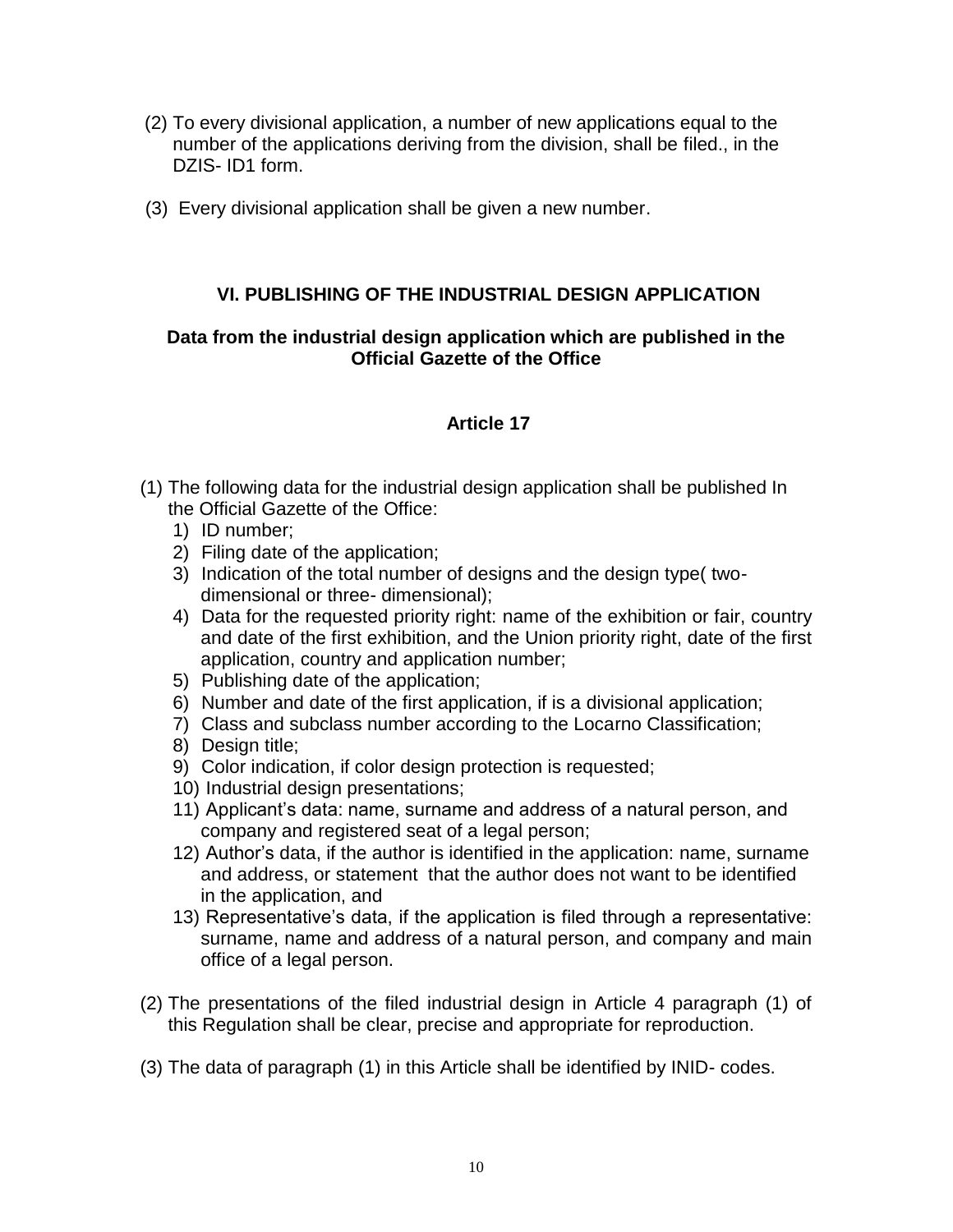(4) If the design presentation is not in accordance with paragraph (2) of this Article, the Office shall republish the industrial design application.

(5) If after the publishing of the application there are changes of the data in paragraph (1) items 11 and 12 of this Article, they shall be published in the Official Gazette of the Office.

### **Publishing of the industrial design application data, if a postponement is requested**

# **Article 18**

(1) If a request for postponement of industrial design publication has been made, only the bibliographical data in Article 17 paragraph 1 shall be published in the Official Gazette of the Office, but not the design presentations.

(2) The data of paragraph (1) of this Article shall be identified by INID – codes.

# **VII. OPPOSITION TO A PUBLISHED INDUSTRIAL DESIGN APPLICATION**

# **Content of the opposition**

### **Article 19**

- (1) The opposition to a published application shall contain:
	- 1) Data for the person filing the opposition: surname, name and address of a natural person, i.e. company and registered seat of a legal person; surname, name and address of a natural person, or company and main office of a legal person;
	- 2) ID- number and date of publishing;

 **.**

- 3) Indication of the request for refusal of the published industrial design application in total or partially, indicating the number of the design/s to which the opposition refers to.
- 4) Applicant's data: surname, name and address of a natural person, or company and registered seat of a legal person.
- 5) Representative's data: surname, name and address of a natural person, or company and registered seat of a legal person;
- 6) Reasons for filing the opposition and evidence for those reasons, and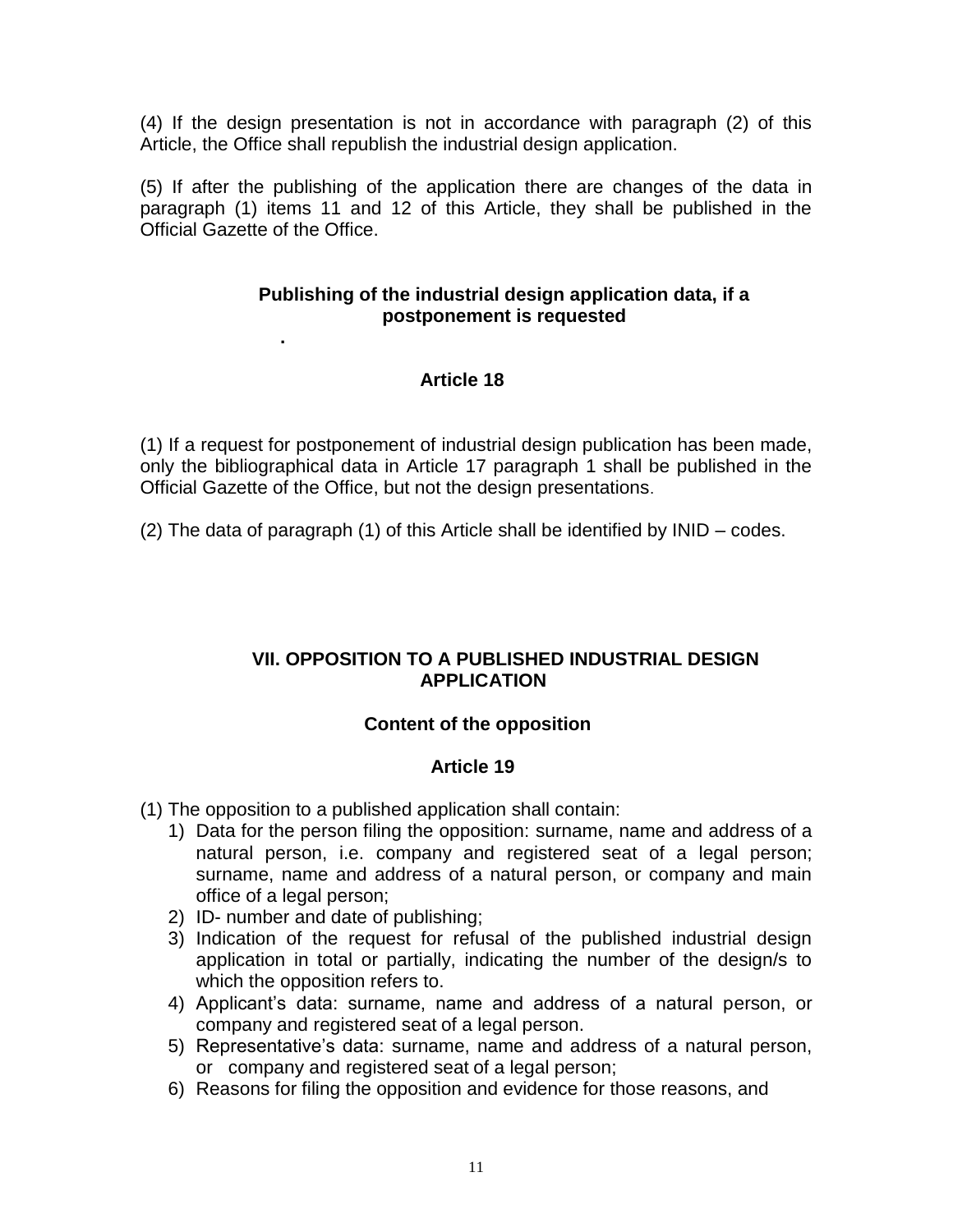7) Evidence for paid appropriate fee.

# **Manner of filing an opposition**

#### **Article 20**

(1) The opposition shall be filed to the Office in written form with an explanation for the reasons for the opposition along with the following documents:

1) If the opposition is filed on the basis of identity or similarity with a previously published design or a protected industrial design, the person filing the opposition must file the evidence that his/ her industrial design is protected or that it became known in the Republic of Macedonia before the priority right was granted.

2) If the opposition is filed on the basis of infringement of other industrial property right, the person filing the opposition must submit evidence which visibly shows that the recognition of the published application for industrial design infringes certain former industrial property right.

3) If the opposition is filed on the basis of copyright infringement, the person filing the opposition must submit an evidence of the authorship, to indicate the author's work that is subject of infringement and list the evidences which show that the recognition of the design of the published application infringes the authors work.

### **VIII. REGISTER OF INDUSTRIAL DESIGNS AND EXTRACT FROM THE REGISTER**

### **Content and method of maintaining the Register of industrial designs**

- (1) The Register of industrial designs shall contain:
	- 1) Register number of the industrial design;
	- 2) ID- number and filing date of the application;
	- 3) Data for the industrial design holder; surname, name and address of a natural person, i.e. company and registered seat of a legal person;
	- 4) Representative's data, if the design- holder has one: surname, name and address of a natural person, i.e. company and registered seat of a legal person;
	- 5) Author's data: surname, name and address of the author, or indication that the author does not want to be identified;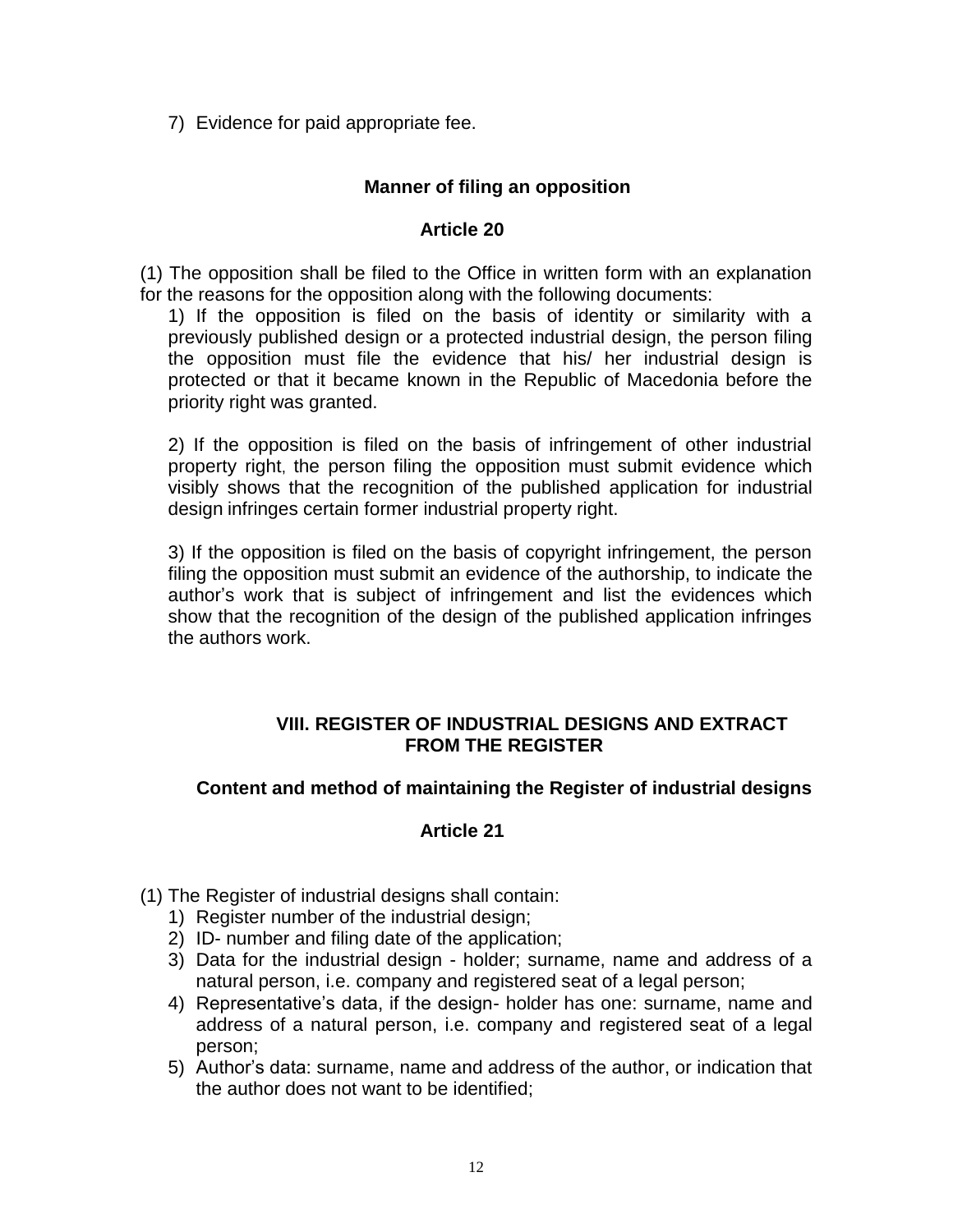- 6) Number and date of the decision for grant of an industrial design right;
- 7) Data for the publishing of the granted industrial design (number of the Official Gazette of the Office);
- 8) Industrial design title,
- 9) Data for the design type (two- dimensional or three- dimensional), color,
- 10)Indication of the total designs' number;
- 11)Class and subclass number according to the Locarno Classification;
- 12)Data for the requested priority right: name of the exhibition and fair, country and date of the first exhibition, or Union priority right, date of the first application, country and application number.
- 13)Number and date of the first application, if the application is divisional;
- 14)Validity date of the industrial design and data for renewal of the industrial design validity;
- 15)Data for the changes regarding the industrial design and the right- holder of the industrial design: number and date of the request, number and date of the decision and the pursued change;
- 16)Data for assignment of the right: number and date of the request, number and date of the decision and data for the new right- holder;
- 17)Data for the judicial decision;
- 18)Data for the cancellation of industrial design validity, or declaring nullification (number and date of the request, i.e. proposal, number and date of the decision, legal grounds and cancellation date)
- 19)Data for the Administrative court decision;
- 20)Data for the request of continuation of the procedure and decision, and
- 21)Data for the proposal of returning to the previous condition and decision.
- (2) The Register of paragraph (1) in this Article shall be maintained in an electronic form.

### **Extract of the Register of Industrial designs**

- (1) The Extract form the Register of industrial designs shall be issued by the Office upon a request of an interested party, indicating the Register number of the industrial design and after enclosing evidence for the paid fees.
- (2) The Register Extract shall contain the data of the Article 21 of this Regulation, according to the condition on the day indicated in the Extract.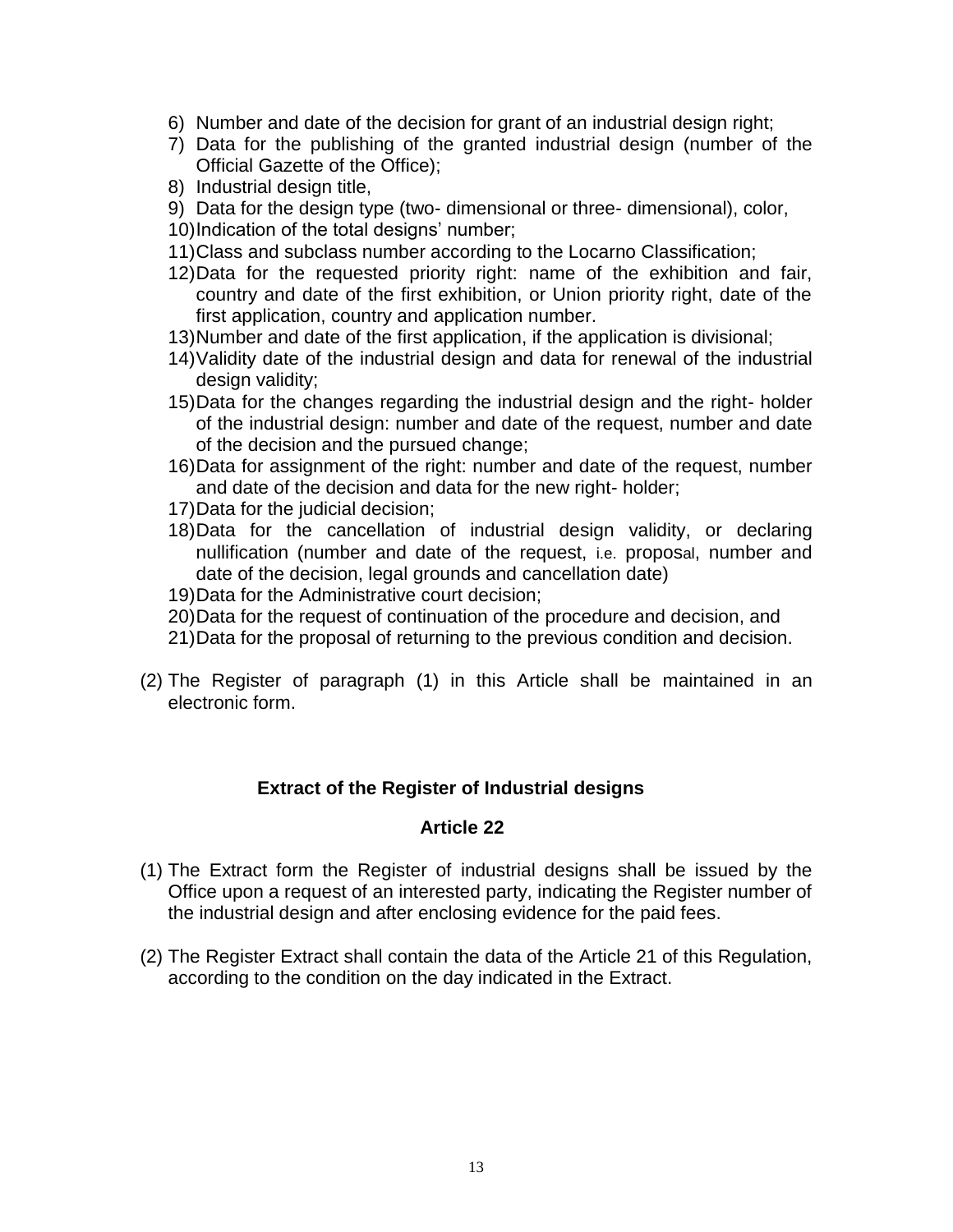# **IX. PUBLISHING OF THE INDUSTRIAL DESIGN DECISION**

### **Data for the decision for recognition of the industrial design right published in the Official Gazette of the Office**

- (1) The following data concerning the decision for granting right of industrial design shall be published In the Official Gazette of the Office:
	- 1) register number of the industrial design;
	- 2) ID number and filing date of the industrial design application;
	- 3) total number of industrial designs and data for the design type( twodimensional and three- dimensional);
	- 4) data for the recognizing priority right: name of the exhibition or the fair, state, and date of the first exhibition, or the Union priority right, date of the first application, country and number of the application;
	- 5) publishing date;
	- 6) number and date of the first application, if the application is divisional;
	- 7) industrial design validity date;
	- 8) class and subclass number according to the Locarno Classification;
	- 9) title of the industrial design;
	- 10)presentations of the industrial design;
	- 11)Indication of the colors, if the design is in color;
	- 12)Author's data: surname, name and address of the author, or indication that he/ she do not want to be identified;
	- 13)Data for the industrial design- holder: surname, name and address of a natural person, i.e. company and registered seat of a legal person;
	- 14)Representative's data, if the design-holder has a representative: surname, name and address of a natural person, i.e. company and main office of a legal person.
- (2) The data of paragraph (1) of this Article shall be indicated by INID-codes.
- (3) The following data shall be published In the Official Gazette of the Office:
	- 1) Changes entered in the Register of industrial designs;
	- 2) Transfer of right;
	- 3) Renewal of industrial design validity and
	- 4) Cancellation of industrial design validity.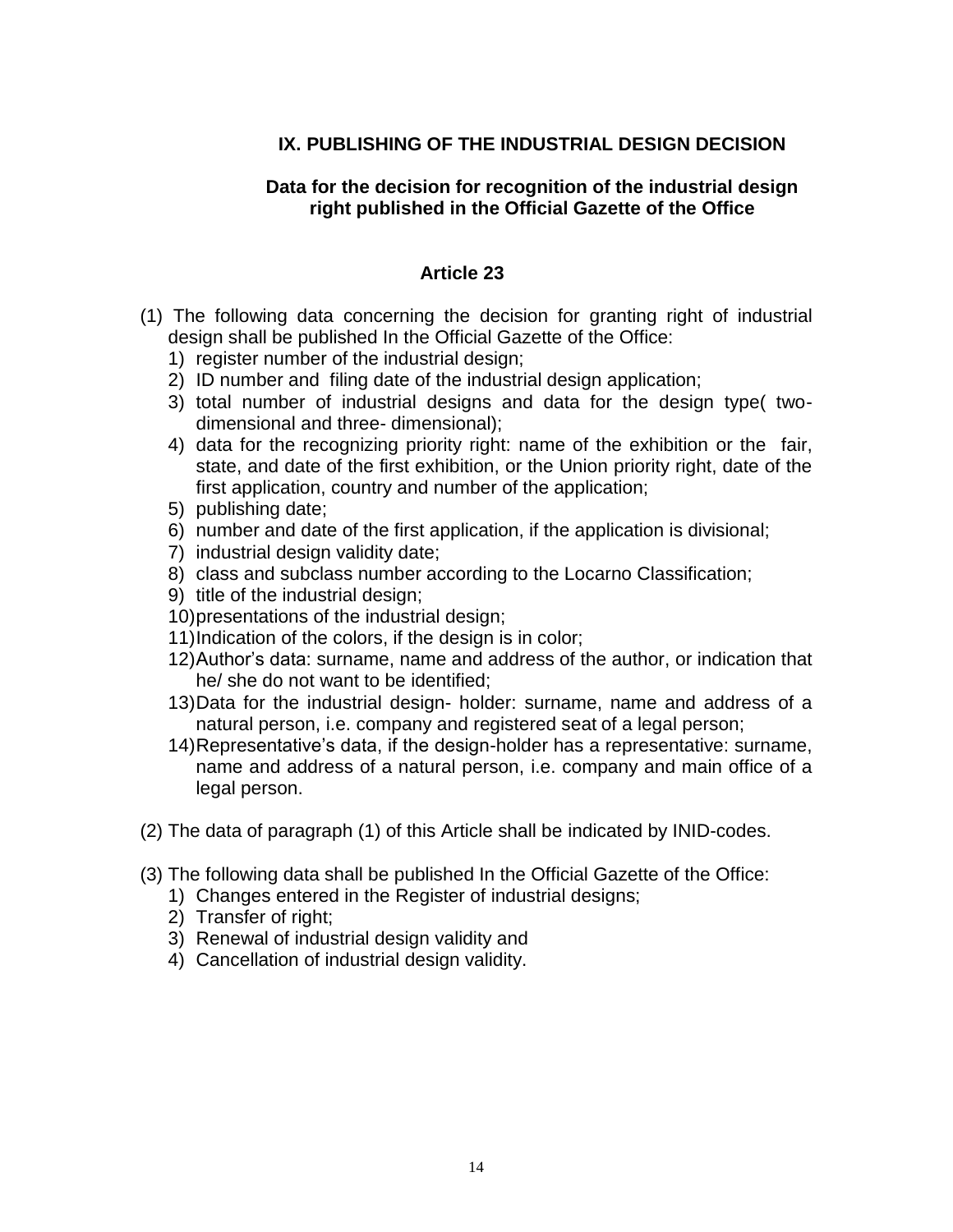# **X. INDUSTRIAL DESIGN CERTIFICATE**

#### **Content of the certificate**

#### **Article 24**

- (1) The industrial design certificate shall contain:
	- 1) Register number of the industrial design;
	- 2) ID- number;
	- 3) data for the industrial design-holder: surname, name and address of a natural person, or company and registered seat of a legal person;
	- 4) author's data: surname, name and address of the author, or an indication that the author does not want to be identified;
	- 5) number of the class and subclass according to the Locarno Classification;
	- 6) industrial design title;
	- 7) presentations of the design;
	- 8) data for the recognized priority right;
	- 9) date of the industrial design validity, and
	- 10) data for the publishing of the industrial design in the Official Gazette of the Office.
- (2) The data of paragraph (1) of this Article shall be identified by INID-codes.
- (3) Should the industrial design be granted upon multiple applications, the Office shall issue one certificate after the submission of the evidence of paid fees and a separate certificate for each design at the request of the right - holder.

#### **XI. PROCEDURE FOR ENTERING CHANGES IN THE REGISTER OF INDUSTRIAL DESIGN APPLICATIONS AND IN THE REGISTER OF INDUSTRIAL DESIGNS**

#### **Entry of changes in the Register**

#### **Article 25**

The following changes shall be entered in the Register of Industrial Designs' applications, or in the Register of Industrial Designs: changes of the name, or company name of the applicant, or the right-holder; change of the address, i.e. change of the registered seat of the applicant office, i.e. the right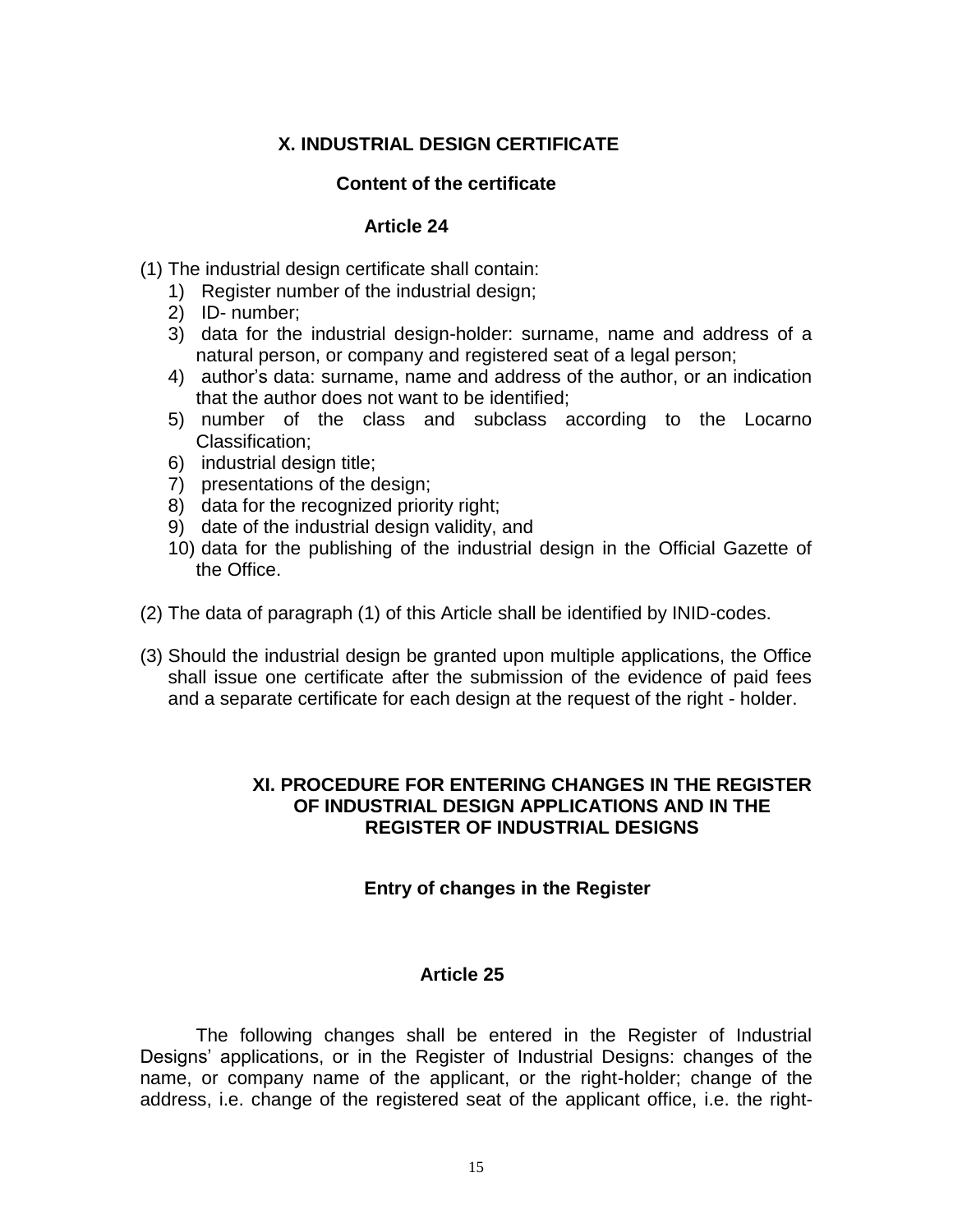holder; change of the representative; assignment of right, recording and invalidation of the licence; pledge, a court decision regarding the declaration of nullification; Administrative court decisions; decisions regarding court protection of rights.

## **Content and form of the request for the entry of changes**

## **Article 26**

The request for the entry of changes in the appropriate register shall be filed in written in the Form DZIS-ID2 on A4 paper size, given in Appendix 2, enclosed in this Regulation.

# **Entry of homogenous corrections in one request**

- (1) One request for entry of changes shall be filed according to Article 26 paragraph (1) of this Regulation in regard with the name and/ or address or change of a representative for more registered industrial designs, i.e. more industrial designs applications of the same holder, i.e. applicant, if in the request are indicated all register numbers, i.e. ID- numbers to which the request refer to.
- (3) One request for entry of changes shall be filed according to Article 26 paragraph (1) of this Regulation in regard with several name and address changes for the same industrial design application or for the same registered industrial design, if all changes are indicated in the request in the order of their implementing, without any interruption of the continuity from the first until the last change.
- (4) One request for entry of changes shall be filed according to Article 26 paragraph (1) of this Regulation in regard with the assignment of right to the same applicant which refers to more industrial design applications, if all register numbers, or ID-numbers are indicated in the request, and if the scope of the right that is transferred is equal and indicated in the request.
- (5) One request for entry of changes shall be filed according to the Article 26 paragraph (1) of this Regulation in regard with recording of a license of more industrial designs, or more industrial designs applications, if all register numbers, or ID- numbers are indicated in the request, and if the right - holder, the licensee and the scope of the license remain the same.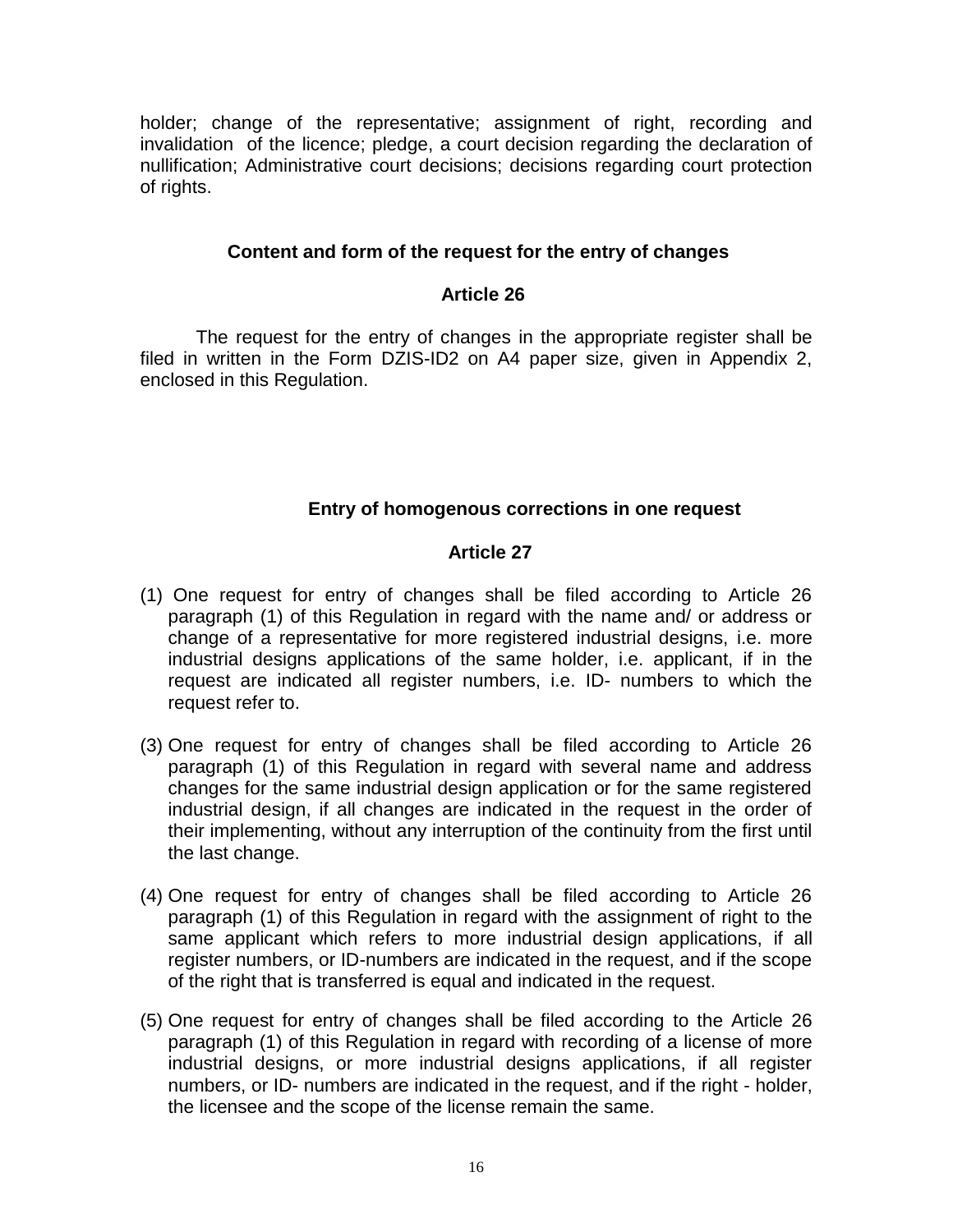- (6) Number of copies of the form in which the requests for the entry of changes are filed according to paragraphs (1), (2), (3) and (4) of this Article shall be equal to the number of the granted industrial designs, or industrial design applications to which the change refers to.
- (7) Evidence of paid fees and paid publishing fees shall be filed for the entry of more changes, for every single change whose entry is required.

# **Procedure for Entry of changes**

- (1) If the request is filed in accordance with Articles 26 and 27 paragraph (1) of this Regulation, the Office adopts a decision for entry of changes.
- (2) If the request is filed in accordance with Articles 26 and 27 paragraph (2) of this Regulation, the Office adopts a decision for the latest change indicating all changes mentioned in the request.
- (3) Changes which are entered in the Register of applications which occurred after the publishing of the application in the Official Gazette of the Office and changes entered in the industrial design register shall be published in the Official Gazette of the Office, after filing the evidence of paid fees.
- (4) If the request for the entry of changes is not filed in accordance with Articles 26 and 27 of this Regulation, the Office shall invite the applicant of the request to complete the request in the prescribed term.
- (5) If the applicant of the request does not act in accordance with the Office announcement, the request for change shall be rejected.
- (6) If the legal ground of the request for the entry of changes does not meet the prescribed requirements of the Law on Industrial Property, or if data for the request do not contemplate with the data of the register, the Office can not reject the request for entry of changes, if the applicant was not previously invited upon to explain the reasons for not entering the changes.